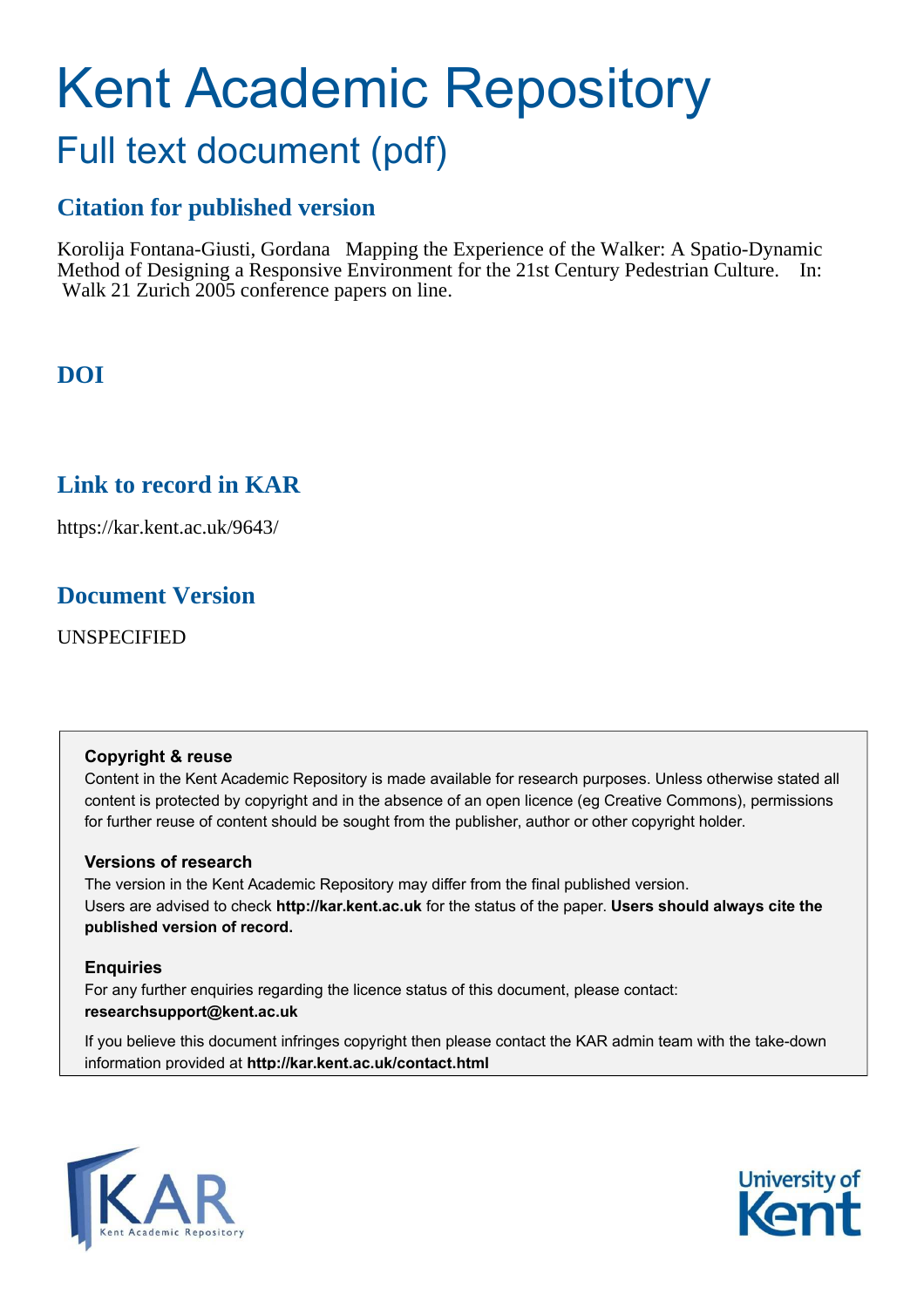Paper presented at Walk21-VI "Everyday Walking Culture", The 6<sup>th</sup> International Conference on Walking in the 21<sup>st</sup> Century, September 22-23 2005, Zurich, Switzerland www.walk21.ch www.walk21.com

# **Mapping the Experience of the Walker** *- a Spatio - Dynamic Method of Designing a Responsive Environment for the 21st Century Pedestrian Culture*

#### **Gordana Korolija Fontana Giusti**

#### **Contact details**

Gordana Korolija Fontana Giusti Central Saint Martins College of Arts University of the Arts London Southampton Row WC1 E-mail g.fontana-giusti@csm.arts.ac.uk Tel 00 44 794 4486 725

### **Abstract**

This presentation will be discussed in the context of the London site located within the central city area. Apart from London, three other European cities are researched within the Agora project, a three-year urban design and research undertaking in part sponsored by the European Commission. The site is selected with the aim of promoting pedestrian culture and improving the environmental conditions and the quality of life for pedestrians and cyclists, while promoting good sustainable public transport and marginalising the usage of cars.

The methods used are based on the attempts to bring the usually abstract traditional urban research and design vocabulary into a more intimate relationship with the citizens/users. The effects of the overall experience of the city and its public spaces, their spatial configuration, and effects upon the users are studied, mapped and represented as the project's data. The data representation aims to explore the new possibilities offered by the computer technology to assist in the complexity of the urban environment.

The aim is to capture the experience of the pedestrians and walkers not previously articulated in this way. Various aspects are studied, observed, measured and mapped down in relation to a variety of the selected and defined urban components. They have been articulated to address the main sustainability aim, which strives towards promoting a new twenty first century ethos for the pedestrians who had found themselves under the threat of a vehicular culture and often insensitively placed overbearing infrastructure.

The approaches taken in the project vary. The urban choreography approach and the one which studies the urban experience, will be presented at the conference as most relevant for the subject of walking. The comparison is made between the city life and the theatre, by examining the mutually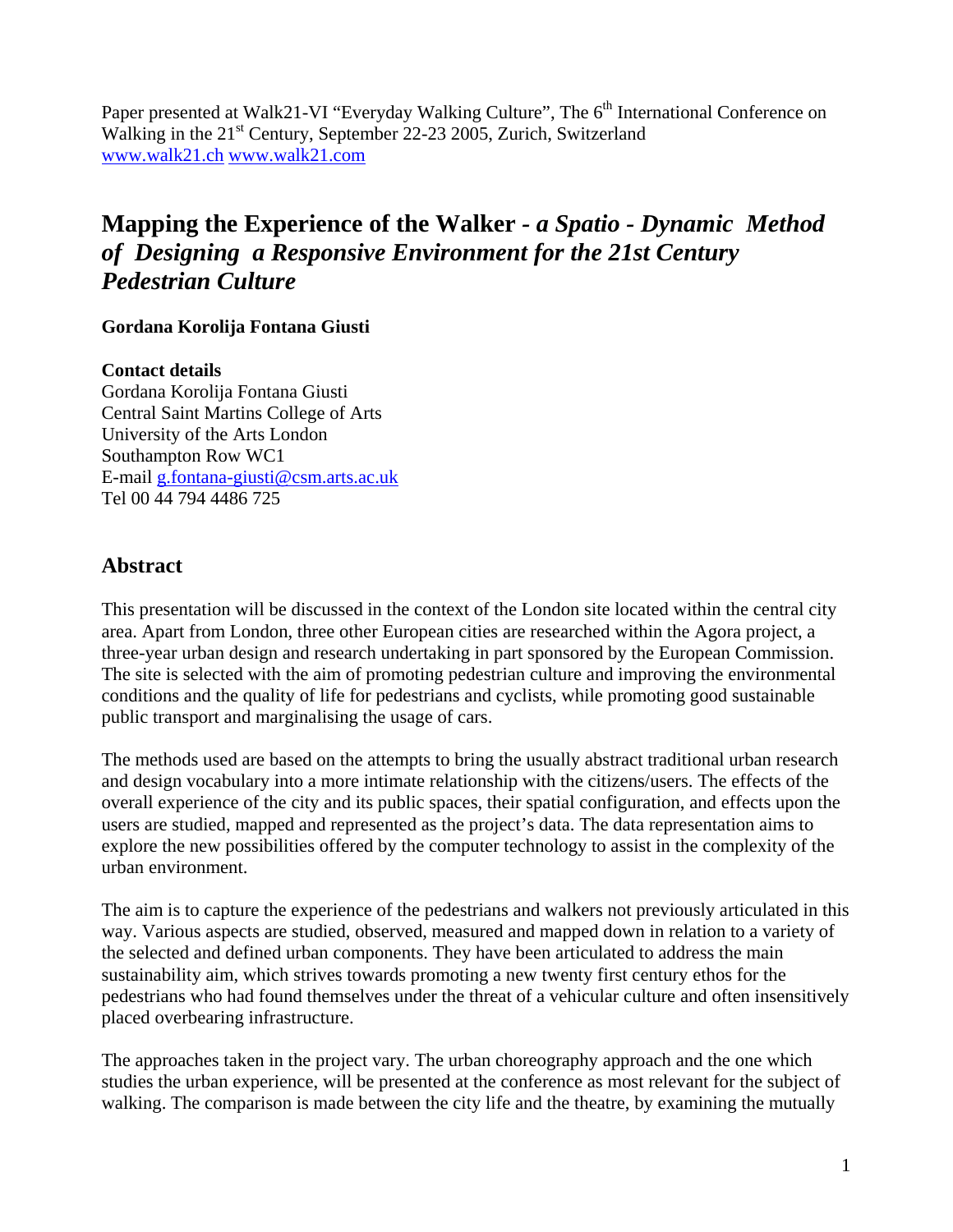effecting relationship for civic life. Urban choreography embarks upon and engages in the concerns about the nature and the effects of urban movement i.e. flows of people, cyclists and cars, the logic of their clustering into assemblages that are differentiated in relation to the variety of actions and activities.

Urban experience of walking will be examined in relation to the perennial issue of culture addressed within humanistic discourse beginning with Plato/Socrates, Peripatetic philosophy, Cicero and Stoicism. Walking has often been related to the issues of health and the body but equally so to the issue of psychological health and mental sanity. The difference between the experience of walking within the city and walking outside the city walls will be addressed in relation to the often presumed opposition of the inside and the outside. The implications will be examined in the context of the renaissance city and within modern urban conditions.

These articulations will contribute to the analysis of the concept of the urban landscape - the term widely circulated today and bound to the experience of the urban walker today as it was in the past such as during the picturesque movement of the eighteenth century.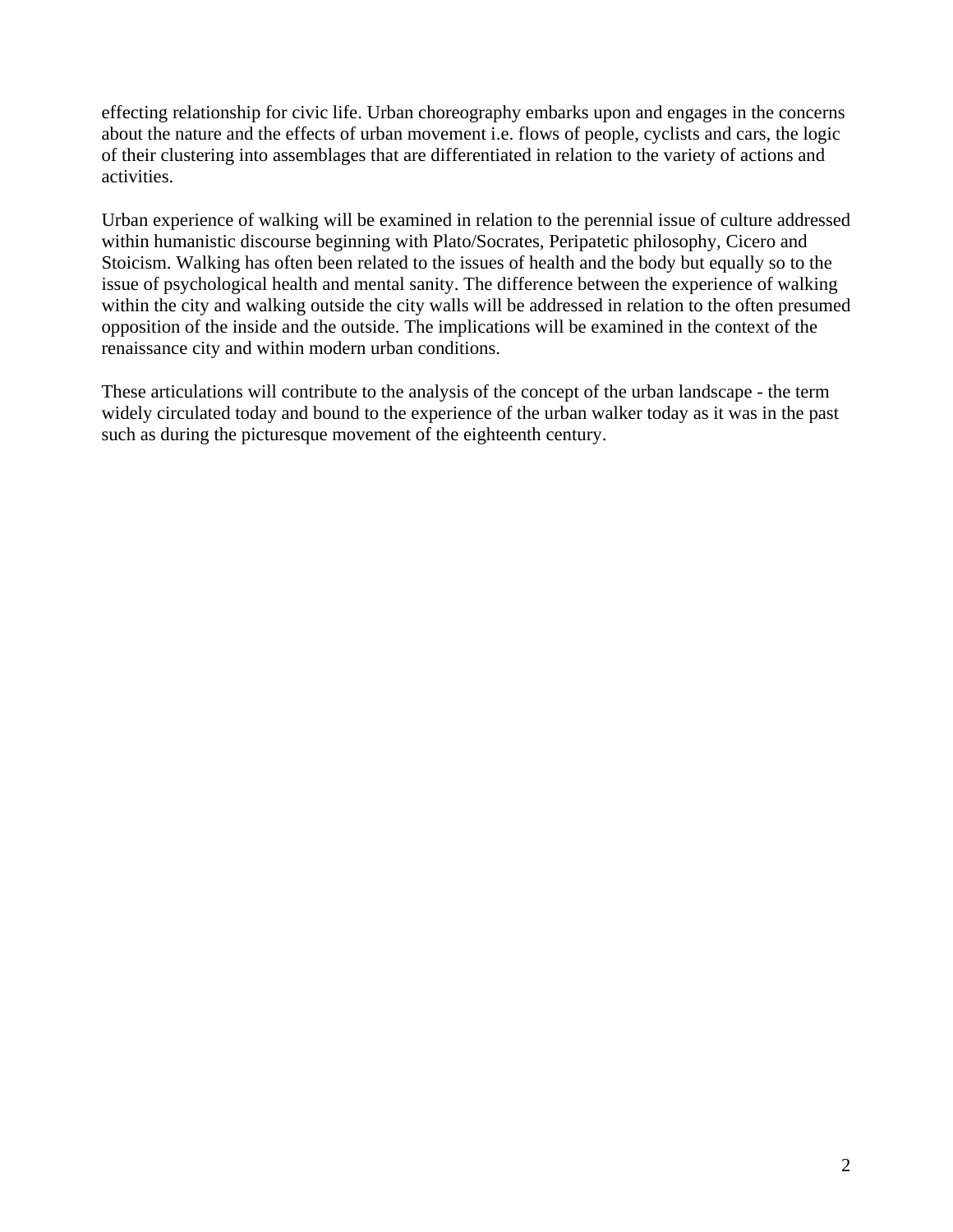#### **Biography**

**Gordana Korolija Fontana Giusti** is an architect who has been involved in teaching, research and design at the Architectural Association London and more recently at Central Saint Martins, University of the Arts, London. She has lectured across Europe and is the editor of the latest 4 volume publication on the complete works of Zaha Hadid Architects. Currently she is the coordinator of the AGORA European urban research and design project.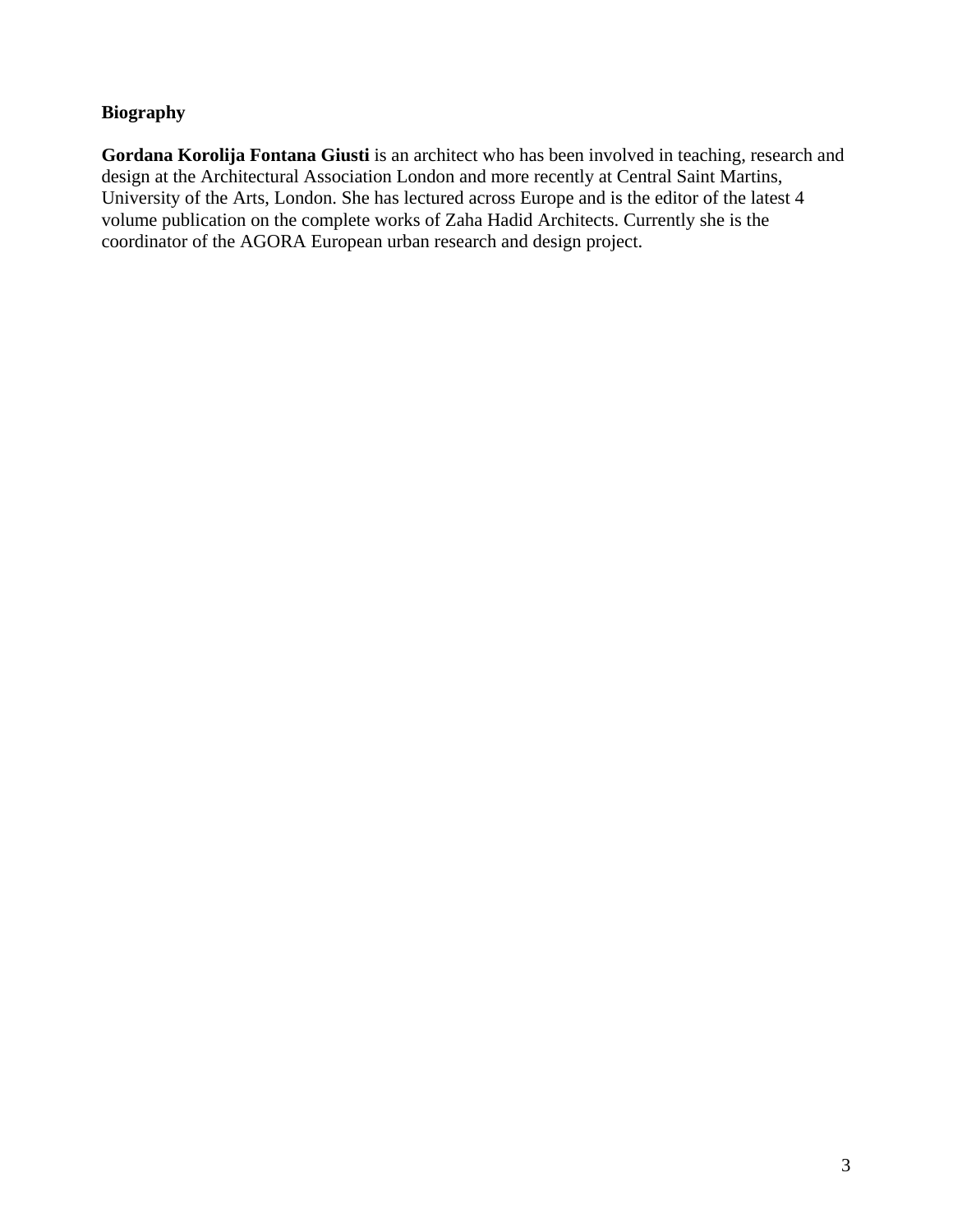# **Mapping the Movements of the Walker** *- a Spatio - Dynamic Method of Designing a Responsive Environment for the 21st Century Pedestrian Culture*

**Gordana Korolija Fontana Giusti Central Saint Martins College of Arts University of the Arts London September 2005** 

In this paper the following will be presented: firstly, the question of the attitude and the experience of the city walker and secondly, the outline of certain aspects of the developing research methodology concerning urban design.

#### **Walking in the City - Intensification of the experience**

Attitude of the Modern City Walkers

Georg Simmel's "The Metropolis and the Modern Life" (1903) provides one of the most distinctive insights into the life of the citizens in the modern metropolis. According to him (and some other well known writers/observers of modern life), the modern city dweller is distinguished by many aspects from his or her more rural counterpart, but there is one underlying attitude which determines this particular kind of behaviour. This attitude is often referred to as - blasé. The blasé attitude is a laid back, nonchalant manner that is itself considered to be the product of urban experience. According to Simmel, this experience is the result of the intensification of perception and of the thinking processes, which occurs in urban environment.

The condition also engenders a certain autonomy, and the modern individual becomes an intellectualised creature, whose own disinterested circulation within the metropolis reflects the circulation of money and commodities themselves.

Simmel's portrait of the metropolitan individual as over-stimulated by sensory experience and distracted by the fragmentary existence is not dissimilar to Walter Benjamin's description of modern life. The blasé character is comparable to Benjamin's *flaneur* of the arcades. There are some differences as well as the *flaneur*, becomes analysed and its inner motives explained through various examples as in the work of Baudelaire. Simmel's analysis of the subject on the other hand, belongs to the realm of sociology albeit of a particular kind.

The modern metropolitan type can be seen as both the product of and the defence against the modern city life. In that respect it is worth looking at the original paragraph by Simmel:

*"The psychological foundation upon which the metropolitan individuality is erected is the intensification of emotional life due to the swift and continuous shift of external and internal stimuli. Man is a creature whose existence is dependent on differences i.e. his mind is*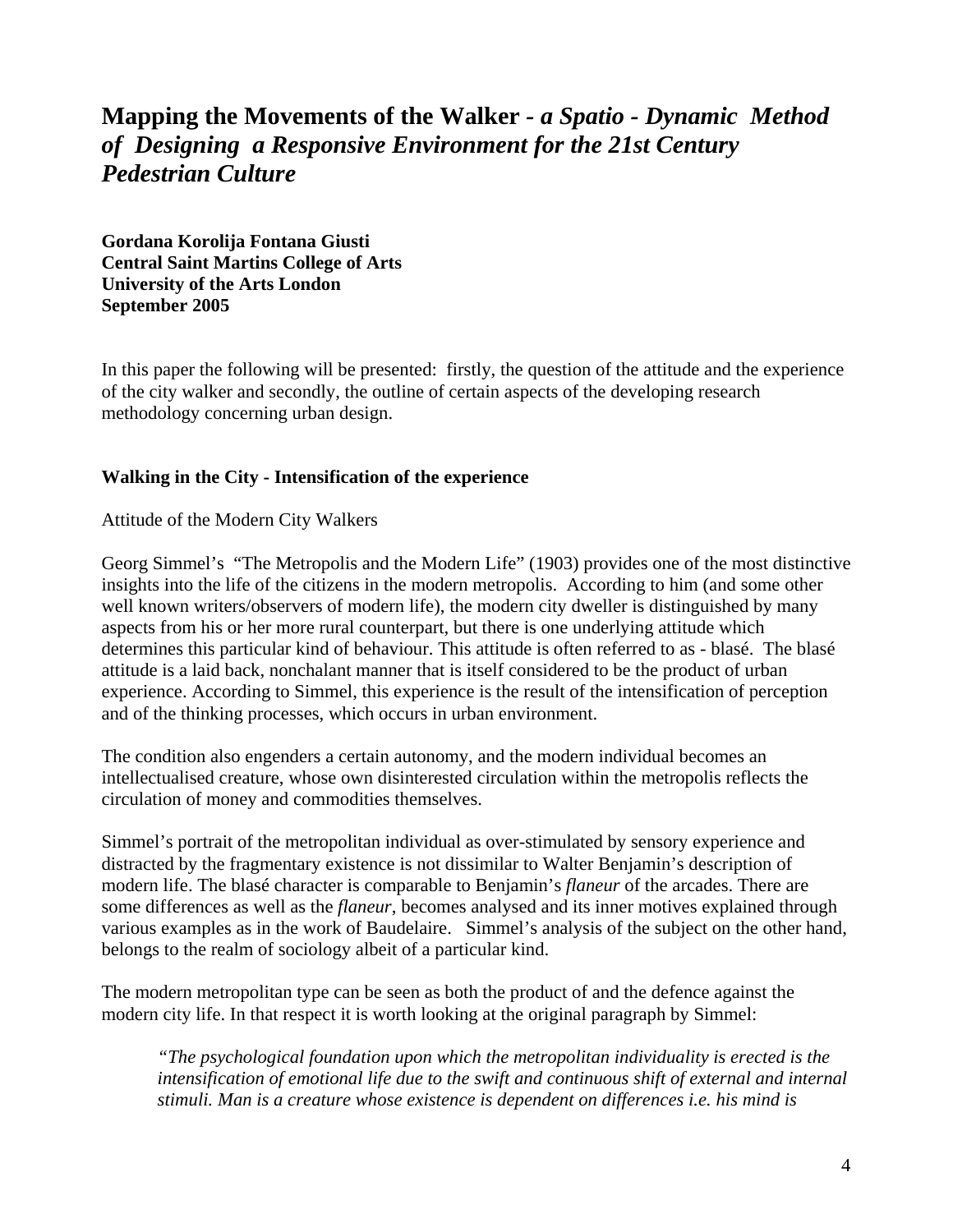*stimulated by the difference between present impressions and those which have preceded. Lasting impressions, the slightness in their difference, the habituated regularity of their course and contrasts between them consume so to speak less energy than the rapid telescoping of changing images, pronounced differences within what is grasped at a single glance, and the unexpectedness of violent stimuli. To the extent that the metropolis creates these psychological conditions – with every crossing of the street, with the tempo and multiplicity of economic, occupational and social life – it creates in the sensory foundations of mental life, and in the degree of awareness necessitated by our organisation, as creatures dependent on differences, deep contrast with a slower, more habitual more smoothly flowing rhythm of the sensory mental phase of small town and rural existence." <sup>1</sup>* 

This paragraph by Simmel articulates the difference between the experience of living in the city from the one in the countryside.

For most people being and walking in the countryside is pleasurable<sup>2</sup>. The moments when we open ourselves to the colours, textures, smells and sounds of nature and its life are moments of connection to first experiences of this kind. It is soothing and similar to the regression into childhood, even if we grew up in the city. The comforting power of life assures us that it will always be there (the promise which is increasingly becoming difficult to keep). The experience is calming and peaceful, and we sink into the apparent tranquillity of the surrounding as we walk down the quiet, serene and naturally fragrant country lane.

Walking in the city is of a very different kind. For many people walking in a busy metropolis like London is not necessarily a pleasurable experience. Apart from the walks in the parks, by the river, and some well kept residential areas, walking is usually an annoying experience that consumes plenty of useful time which could be devoted to something more pleasurable, meaningful, or productive. The sounds are noises, the fragrances are often foul smells, the colours and textures are uninspiring. Only certain pockets of the city space provide us with some insight into the cultural make-up and achievements of its citizens. And one often needs to have a good local knowledge of how to reach there.

The currently overused term 'cityscape' aims to erase this difference and to point out towards the parallel between the land and the city. We can also talk today of the common characteristic of both. However a significant distinction remains.

In Simmel's argument the essentially intellectualistic character of the mental life of the urban walker becomes intelligible against that of the small town dweller. In his analysis the country type relies on feelings and emotional relationships, while the metropolitan person can no longer respond emotionally because of the intensification of stimuli.

<sup>&</sup>lt;u>.</u> <sup>1</sup> Simmel, G. "The Metropolis and Mental Life" in *Rethinking Architecture* edited by Neil Leach. Routledge London and New York (1997)

 $2<sup>2</sup>$  There are of course those hard core city dwellers who would be against the country life at all times. England in particular is quite specific in this respect as this difference tends to correspond to the remnants of the class structure within society. The rest of Europe is very different and mostly people do not look down upon their metropolis a s a dirty old city where one has to come and do business. In most of the case metropolis have the glamour and the prestige associated to its lifestyle.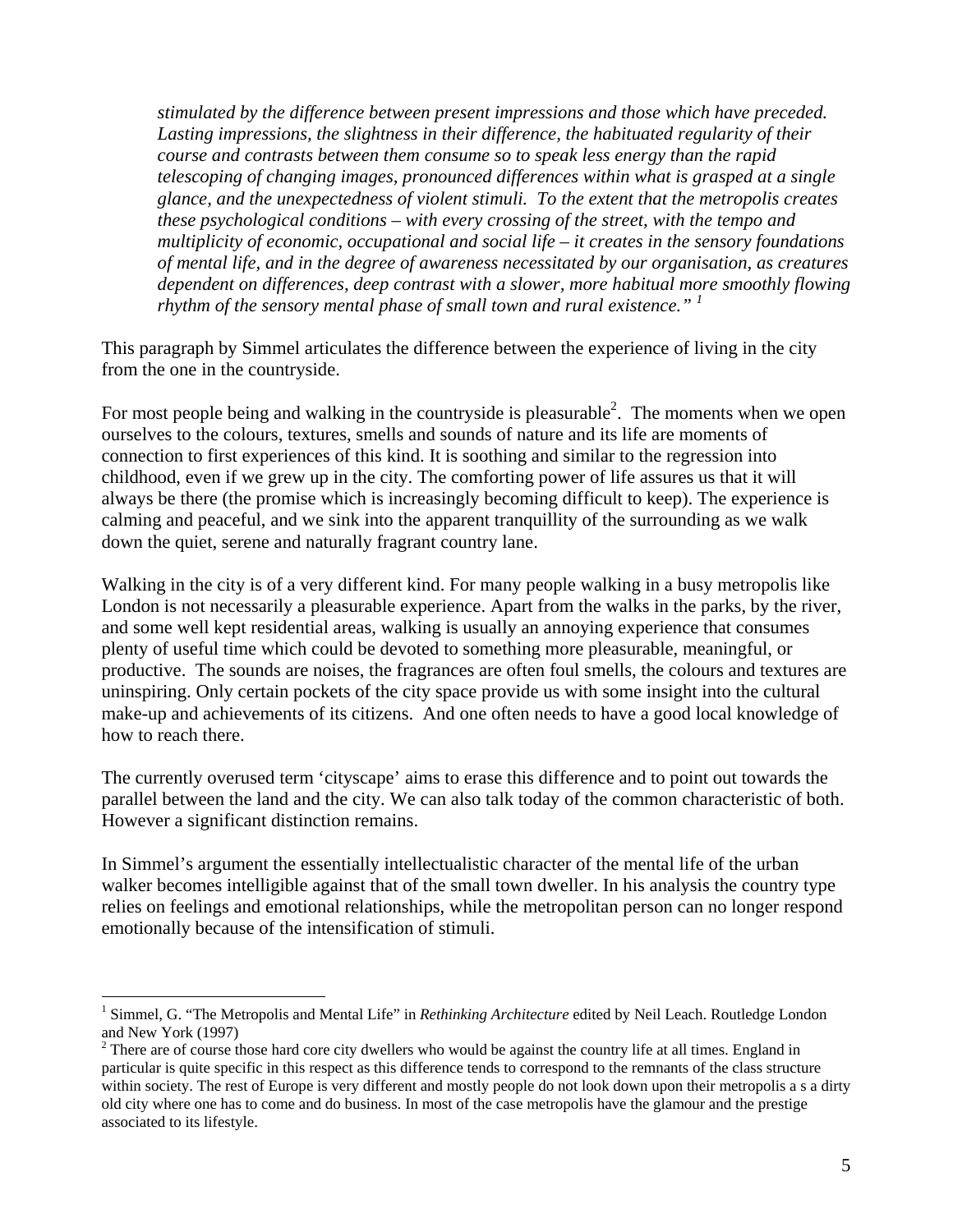This dichotomy between the city and the country has been a well visited *topos* in literature too. In Plato's dialogues Socrates conducts most of his dialogues in the city of Athens. He rarely steps out to conduct his discourses. There is however an interesting moment in *Phaedrus* when Lysias and Phaedrus manage to trick Socrates out of the polis by introducing the subject of love and surrender between men and boys. Socrates, whose attention was caught, became involved in the conversation and blindly followed his collocutors. When he found himself outside the city Socrates uttered the following:

*"..I am the lover of learning, and trees and open country won't teach me anything, whereas men in the polis do. Yet you seem to have discovered a drug for getting me out.*"

Cicero wrote about the need to take part in the intellectual debates of Roman Senate, but also to withdraw into the seclusion of the *hortus* outside the capital for comfort and emotional regeneration.

We can equally think of the production of writings that had exploded in the second half of the nineteenth century in relation to the city and the writers' experience of the city. These drew upon the new sensibility which the city life provided and often contrasted it to the life in the countryside. The story usually takes the line of the landed gentry that came into the city to attend the opera and appreciate the arts, while doing business. In that way they followed the latest achievements and had a chance to update their taste according to the latest fashion. Later on these characters usually withdraw into the soothing countryside for emotional pleasures found in walks, animals and the company of local types (in Tolstoy, Gogol etc). Indeed people who wanted to keep their sensibility up to date had to make these trips at least twice a year in order to keep up with the new and rapidly developing world that was greatly exclusive to the metropolis. Some that were more driven by this new sharpened sensibility and its logic have moved and lived in places like Paris on a permanent basis.

This comes to fruition in the production of new modern genres of arts and communication such as modern novel, poetry, film, music or ways of thinking such as psychoanalysis, and also writings which bridge the gap between traditional philosophy and modern life. The development of the avant-garde art photography and film above all testify to this change, but also the formation of genres such as detective novels etc.

There are writers whose work is methodically dependent on the city. The work of thinkers such as Dostoyevsky, Freud, Kierkegaard, Oscar Wilde, Balzac, testify about this new mentality sharpened and acquired within the city.

Maxim Gorky addressed the problem of the individual coming from a small city who became introduced to the life and sensibilities of the metropolis only to be returned by some fatal stream of events back to their town. They usually experience dissatisfaction. Moreover, if they haven't made an emotional connection with someone (new found love, marriage, love of nature), they became profoundly unhappy. The character in Gorky was later cursing the life circumstances that let him into the sensorial openings during a particularly rich urban life he had but only for a short time. He cried that after being introduced to the big city once, there was no true happiness to be found in going back to rural simplicity.

 3 Plato *Phaedrus*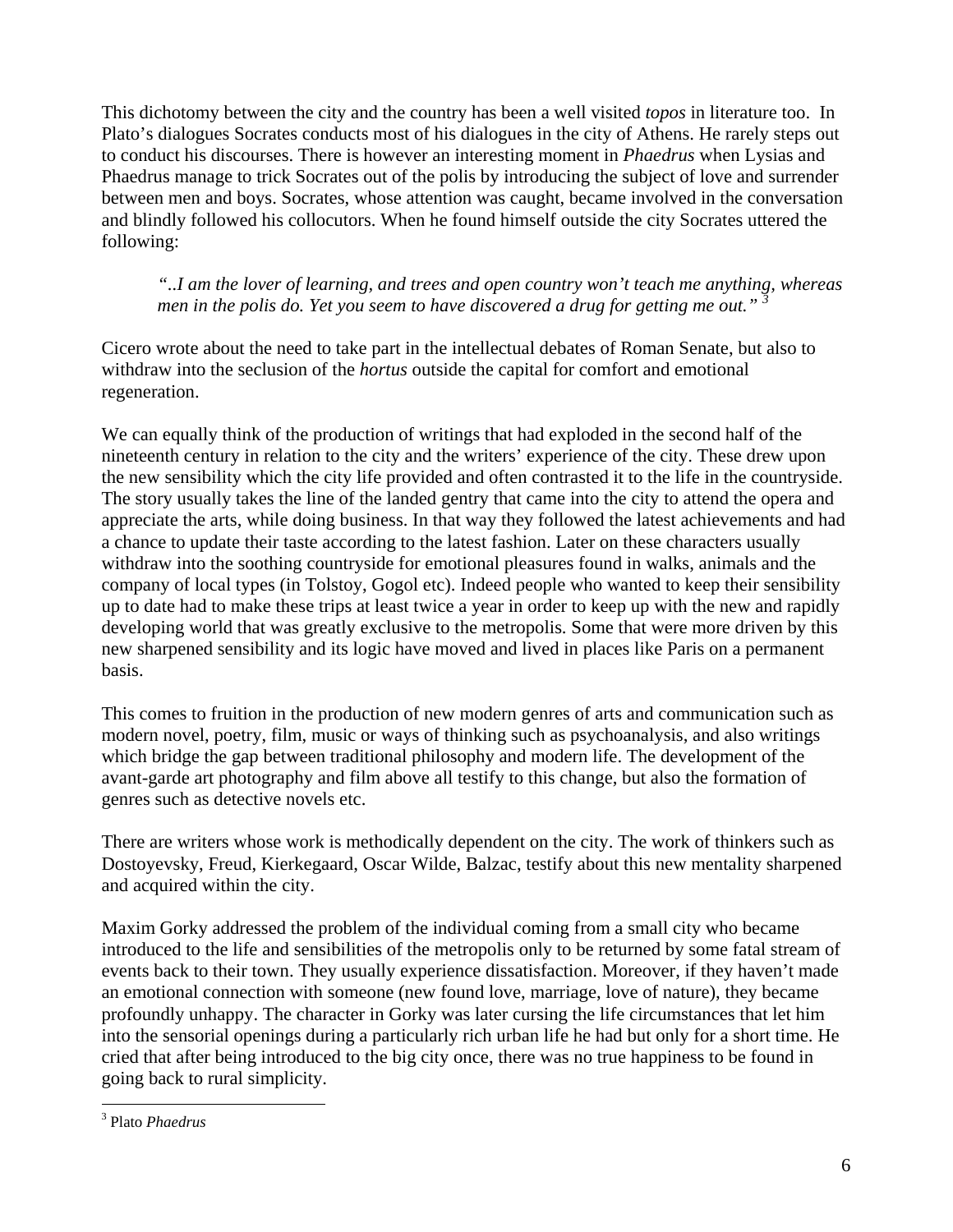According to Simmel's argument, the emotions are rooted in the unconscious level of the mind and develop most readily in the steady equilibrium of unbroken customs best exemplified in rural and small town living. The metropolis disturbs this profound balance in its citizens. The locus of reason, on the other hand, according to Simmel, is in the lucid conscious upper strata of the mind and it is most adaptable of our inner forces. In order to adjust to the shifts and contradictions of urban events, it does not require the disturbances and inner upheavals that are the only means whereby more conservative personalities are able to adapt to the rhythm of the variety of stimuli in the metropolitan context.

The metropolitan type – which naturally takes on a thousand individual modifications – creates, what Simmel identifies as a 'protective organ for itself' of apprehending the variety of stimuli by reason, against the profound disruptions with which the fluctuations and discontinuities of the external milieu threaten it.

In this manner instead of reacting emotionally, the metropolitan type reacts primarily in a rational manner, thus creating a mental predominance through the intensification of consciousness, which in turn is caused by it.

The reaction of the metropolitan person to the multiple sensations and events of the urban life is moved to the sphere of a mental activity that is therefore least emotional. By the same shift this type is the most removed from the depths of the personality.

And as Simmel argued at the very opening (and we can agree that this remains even more so today) the biggest problem for the individual in a modern context is to maintain its independence and individuality of existence against the sovereign powers of society, against the weight of historical heritage and techniques of life.

This intellectual quality, which is thus recognised as a protection of the inner life against the domination of the metropolis, becomes ramified into numerous specific phenomena.

The metropolis has always been the seat of money economy because the multiplicity of activities and extended commercial involvement has given the medium of exchange an importance which was never needed in the rural context. Money and its exchange value reduce all quality and individuality to a quantitative level. This is an important form of life of the metropolis. Indeed to provide and nourish this interaction is structurally, probably its most important role. The example of London testifies to this as many have observed that London through the entire course of English history has never acted as the heart of England but rather as its intellect and always as its provider of money.<sup>4</sup>

The walker in the city is exposed to all these effects including the monetary. While the individual might take pleasure in some interesting and rewarding moments in experiencing the city, the individual is also always in resistance to be levelled, swallowed up in this socio technological mechanism.

The summer quotes "most outstanding English constitutional historian" to support his statement on this matter.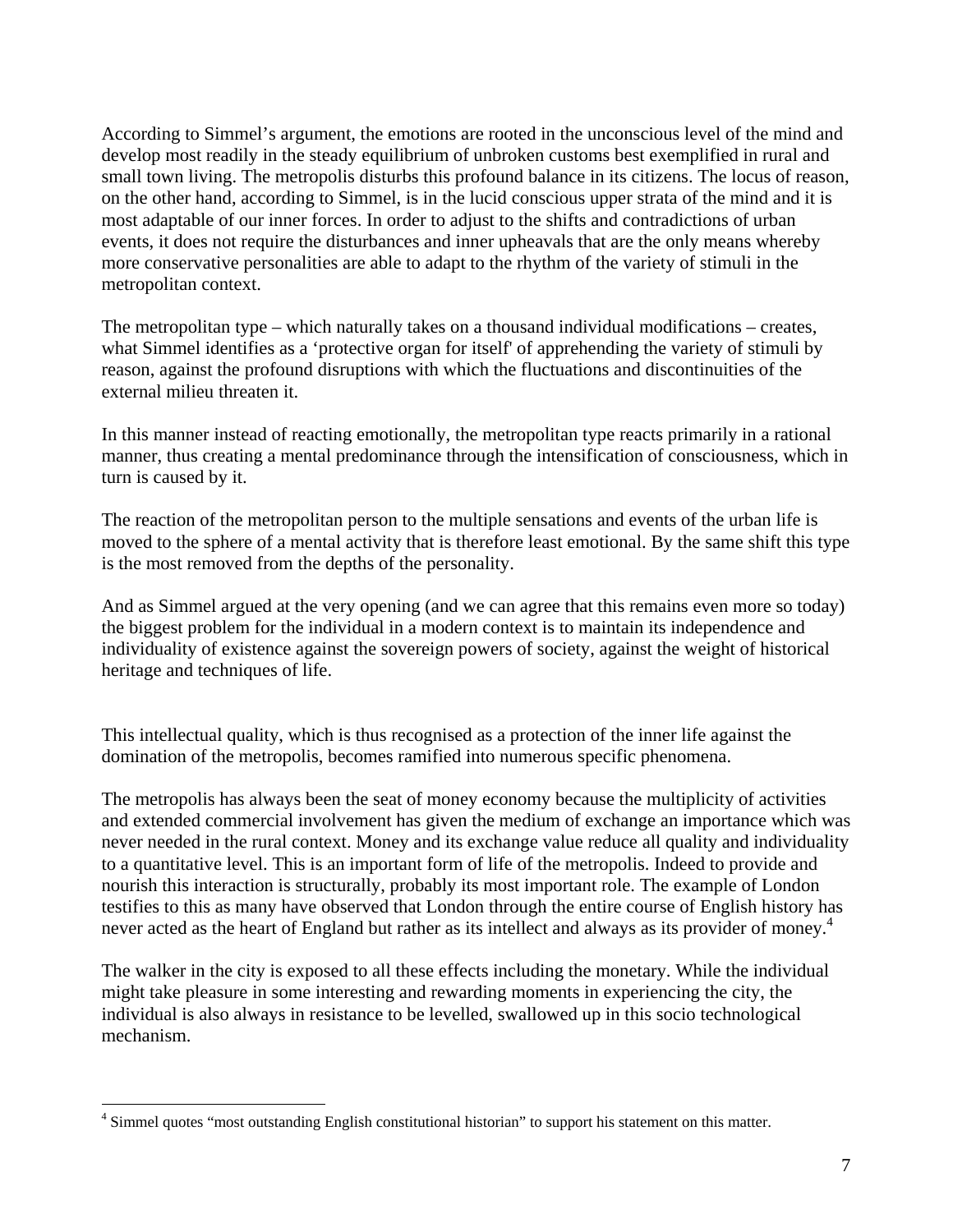This is what Nietzsche and Ruskin often seem to have addressed in relation to the modern city. Nietzsche saw in this relentless struggle of the individual the prerequisite for development of the individual. Indeed they both had such hatred for the metropolis mainly because they saw the value of human lives only into reduced unschematised human expressions, they hated the money economy and rationalised intellectualised existences.

Therefore blasé attitude is at the same time the product of the intensification of the metropolitan life as it is a defence against it. This ultimately leads to the incapacity to react to the things and new stimulations with the required amount of energy. It leads to indifference and reserve. But this external reserve, Simmel warns us, is not only indifference. It is a slight aversion, a mutual strangeness and repulsion, which in the close contact that may arise can often slip into conflict and hatred.

#### **The Landscape of the City**

<u>.</u>

In the genealogy of the word landscape<sup>5</sup> we have an example of nature imitating art, at least insofar as the development of the meaning is concerned. According to the National Heritage Dictionary, landscape was first recorded in English in1598, and was borrowed as a painters' term from the Dutch during the 16th century, when artists of this country explored the landscape genre. The imagination about the land in the Netherlands was always fuelled by a lack of it, the difficulty to maintain it and the yearning to create it. The Dutch word *landschap* had earlier meant simply "region, tract of land" but had acquired the artistic sense, which it brought over into English, of "a picture depicting scenery on land." However the word came to circulation much later, i.e. only once people were introduced to landscapes in paintings and subsequently began to perceive landscapes in the actuality of life.

Without exploring this etymology any further, and in regards to the currently spread term cityscape (and many other *scapes*), we can conclude that the cityscape builds up its meaning upon the term landscape. At a first glance it suggests a framed *singled-out view* of the city. It is therefore a chosen *expanse of urban scenery* which we acquire and comprehend when watching the city. In that sense its structure is more of a *picture* itself and less of an event. It is therefore affiliated to the discourse of the picturesque that understood and treated the landscape as the superimposition of the framed view upon nature. By virtue of being a picture, the cityscape would primarily be static in its nature. However through the developments of film and television in the past century, the landscape / cityscape incorporated time and movement. In this sense we can incorporate the moving images as part of the structure of the experience of the cityscape when walking today. This experience of a contemporary city walker is qualitatively different to the seated eighteenth century gentleman observing the nature via Claude's glass.

As with landscape itself, the city comes to inform our inner prospect, our mental views and contributes to our knowledge and memory of cities and places. But as we have explained, this

<sup>5</sup> According to dictionaries, *landscape* has several meanings. Landscape is primarily understood as: a) an *expanse of scenery* that can be seen in a single view, b) a *picture* depicting an expanse of scenery, c) the *branch of art* dealing with the representation of natural scenery, d) an extensive *mental view*; an interior prospect: "they occupy the whole landscape of my thought".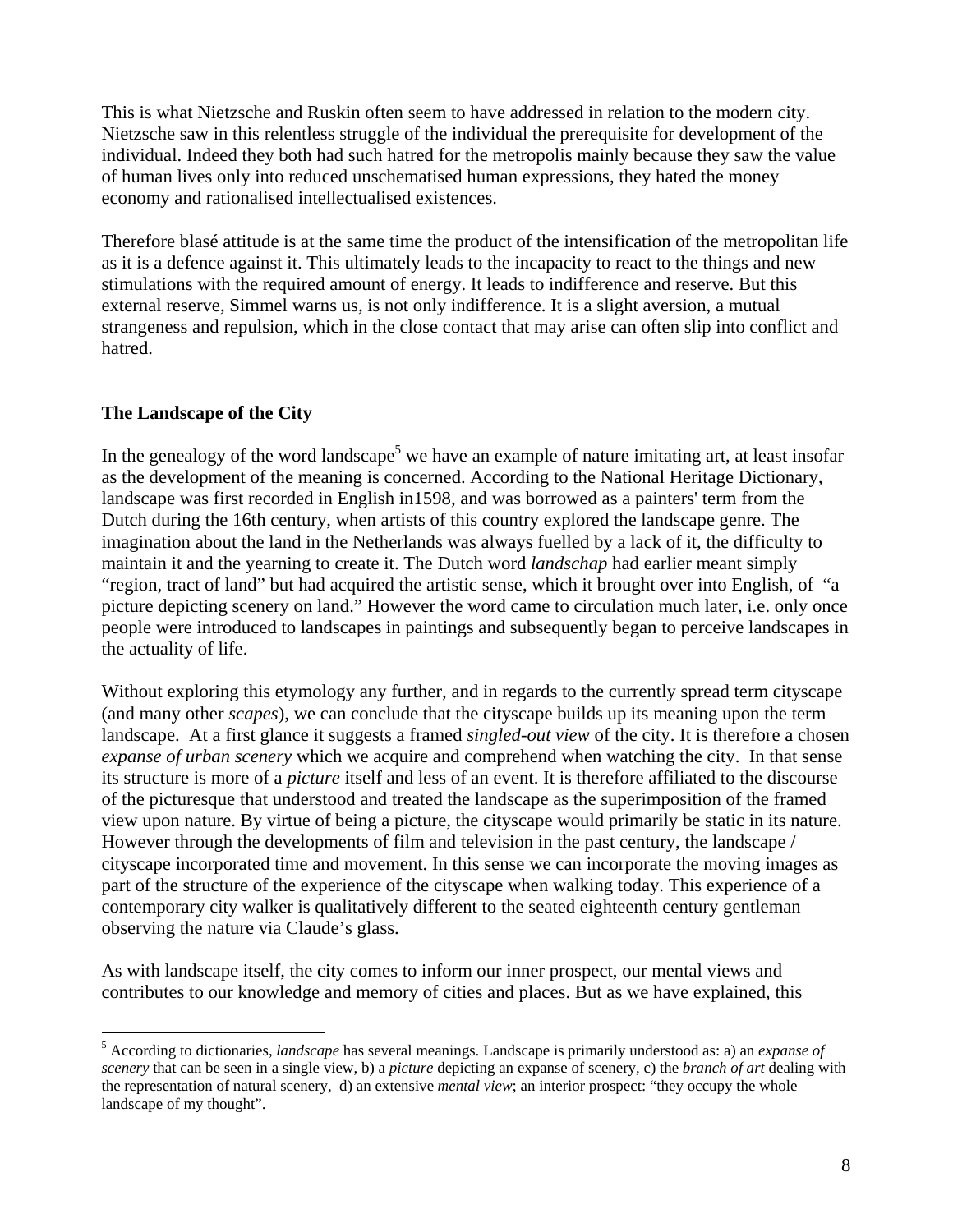mentality of the walker is now considerably different. The intensification of the experience has contributed towards the creation of the ability to react more cerebrally to all sensory experiences.

#### **Walking in the City – The Notions of Flows, Assemblages and the Theatre of Events**

Our thesis argues that pedestrian flows create a particular spatiality of the city. They determine the spatial configurations and directly address the primary sense of the word route and walking along it. We have examined the role of the theatre, which is connected to the formation of public spaces in cities. In analysing spaces and urban events new categories were established. Apart from the pedestrian and other flows, the category which emerged is the one of assemblages. The assemblages are formed by one or more pedestrians who become involved in a particular activity which takes them out of the flow and are involved in activities such as listening, talking, performing, waiting, eating etc.

In this approach, the theatre is not understood metaphorically, rather we refer to the set of common spatial conditions, which had existed for the public space and the theatre and we trace these conditions back to their common denominator.<sup>6</sup>

For example a brief analysis of actual contemporary spaces such as Trafalgar Square and the Royal Festival Hall can explain this position. In both cases we can trace tangible relations, interconnections and merging of the public space of the city and the theatre. For the New Year, during the time of national celebration (such as the rugby World Cup victory) or in the occasion of public protests (such as the ones against the war or the poll tax), and indeed in daily life, Trafalgar Square is a theatre with a clearly marked areas and rules of performance for both the protagonists and the public. In the other example, we can observe the Royal Festival Hall with the auditorium inside the building allowing for its public spaces to be flanked all around its core. By overlooking the piazza outside, the theatre foyers visually join the space around the building and across the river. This amalgamation of two different public spaces made the foyer space of the Royal Festival Hall one of the best loved meeting places of London.

There are many other examples: the winning bid for the Olympics in London did not only propose the building of the new stadium and sport halls, it rather utilized many existing London squares: such as Trafalgar, Leicester Square and others. Therefore it is not impossible to acknowledge and constantly review the close relationship between the public spaces and the theatre. The walker in the city needs the theatre of events that he can join in while walking.

Understanding this relationship is valuable for understanding urban contexts and any urban design. In order to fully acknowledge the conditions of urban events we need to address the position of the city dweller and the needs of the walker more comprehensively as the everyday participation in the city life is mainly experienced through walking. it is possible to improve the design of cities and

<u>.</u>

<sup>&</sup>lt;sup>6</sup> See the forthcoming paper by GKFG *On Public Spaces in European Cities* part 1, where genealogy of this relationship tracing it back to the Greek *agora* has been outlined.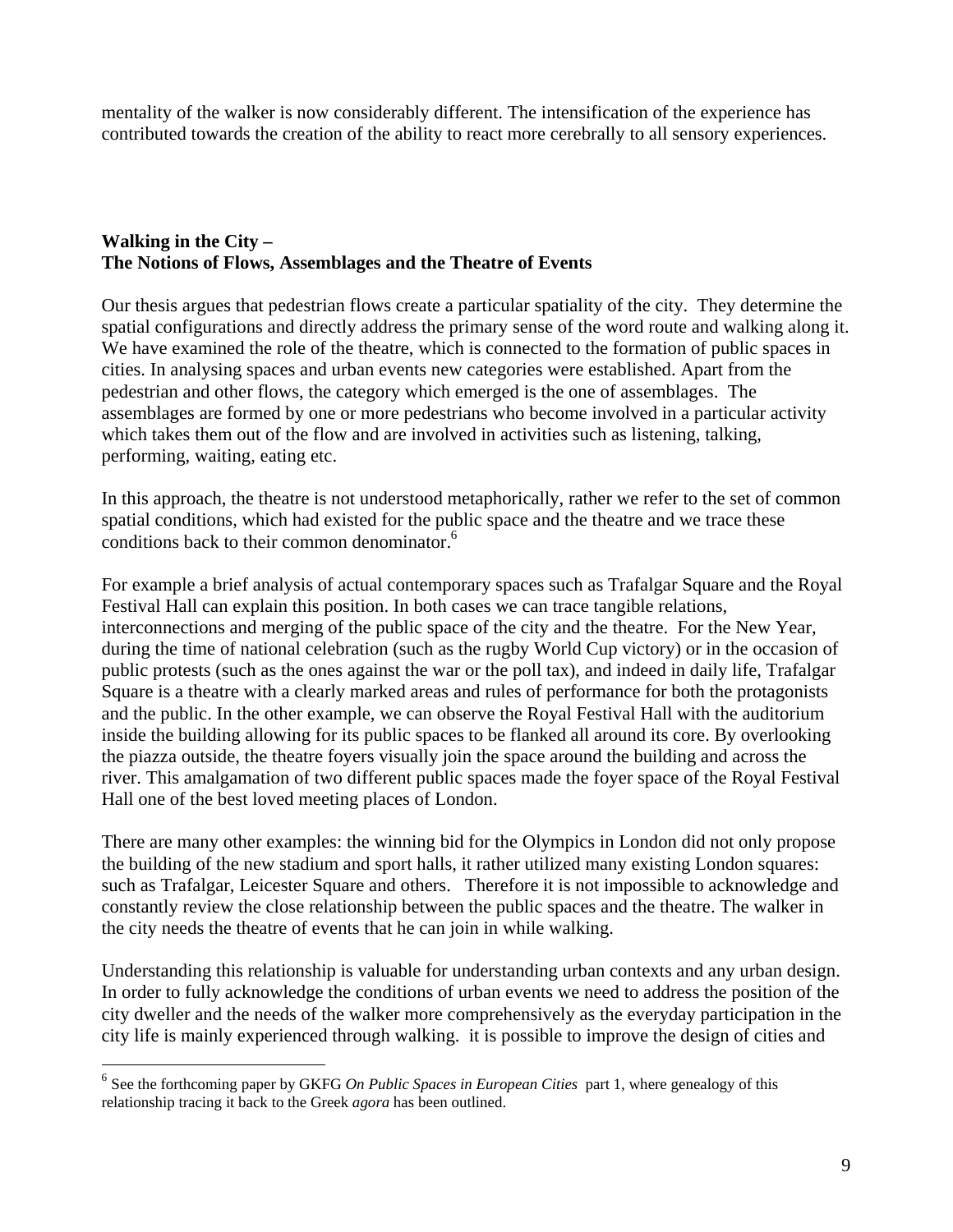the experience of the walking public by addressing city squares as places where social exchange and urban events take place. In that respect the role of contemporary theatre could be of great significance.

In the Agora – Cities for People project under the approach entitled urban choreography<sup>7</sup> what is being attempted is to map down, the topology, texture and temporality of the urban motions. The mapping of the major urban flows and assemblages is then analysed in relation to a variety of physical conditions in the city within the overarching concerns for sustainability.

Our analysis looks at the apparent chaotic flux of city movement in search for its logic. It addresses movement understood as flows and assemblages and involves the notion of public space and people. The notion of public space does not exist without the procession of people, the formation of their assemblages that determine spatial configurations. Once mapped down, these configurations can act as guidelines for the responsive design.<sup>8</sup>

Something new is always being produced by acknowledging and articulating the complexity of a given urban drama in a novel approach. The more unforeseen and apparently messy roles we detect, analyse and stage manage for improvement, the more potentially responsive we might be in setting our urban design in a receptive way. As the city is an extremely complex system, the sensitivity towards this condition is a necessity.<sup>9</sup>

In re-negotiating the role of the architect somewhere in between the experimenting artist and the regulator, the Agora project seeks out to empty any design work of its figurative and decorative character in order to foreground the architectural and consequently urban condition at stake. In aiming to set the stage for the public life of the 21st century city, we as architects and city planners could be compared to the contemporary theatre director staging a complex drama.

The construction of significations for this drama is displaced from any presumed script to the spatial field between the participants and the map of their experiences captured in the project: a fluid zone of spatial interference populated by moving bodies and the effects they produce and receive. This is the zone of urban flows, assemblages and events. As products of different fields of events, flows and assemblages are not exhaustive, hierarchically ordered and closed. They are rather capable of

<sup>&</sup>lt;u>.</u>  $<sup>7</sup>$  This term has been often overused in the magazines of architectural and urban studies. But I am not aware that it has</sup> been studied in depth and that the assumed significations have been analysed.

 ${}^{8}$ The problem with the term of urban choreography is that it suggests a choreographer. This choreographer could be the unwritten set of ever changing rules that guide our behaviour in society. The scope of a theatre-like structure for public spaces provides for the conditions for renegotiation of these terms. And indeed for any sense of social freedom which is not to remain an impossibility, we need to have certain spatial provisions as well.

 $9$  This condition of complexity is an unstable system often related to the mathematical field theory, to non-linear dynamic processes and to computer simulations of evolutionary change. Above all in urbanism the complex infrastructural elements of the contemporary city linked together in open-ended networks, offer examples of field conditions. This is due to complex and dynamic behaviours of city's users. This had led us to speculate on new methodologies to model programme and space The field condition would be any formal or spatial matrix capable of unifying diverse elements, while maintaining the identity of each.

Field configurations are loosely bounded aggregates characterised by porosity and local interconnectivity. Field conditions are bottom-up phenomena: defined not by overarching geometrical schemas but by intricate local connections.

Field configurations are inherently expandable; the possibility of the incremental growth is anticipated in the mathematical relations of the parts.